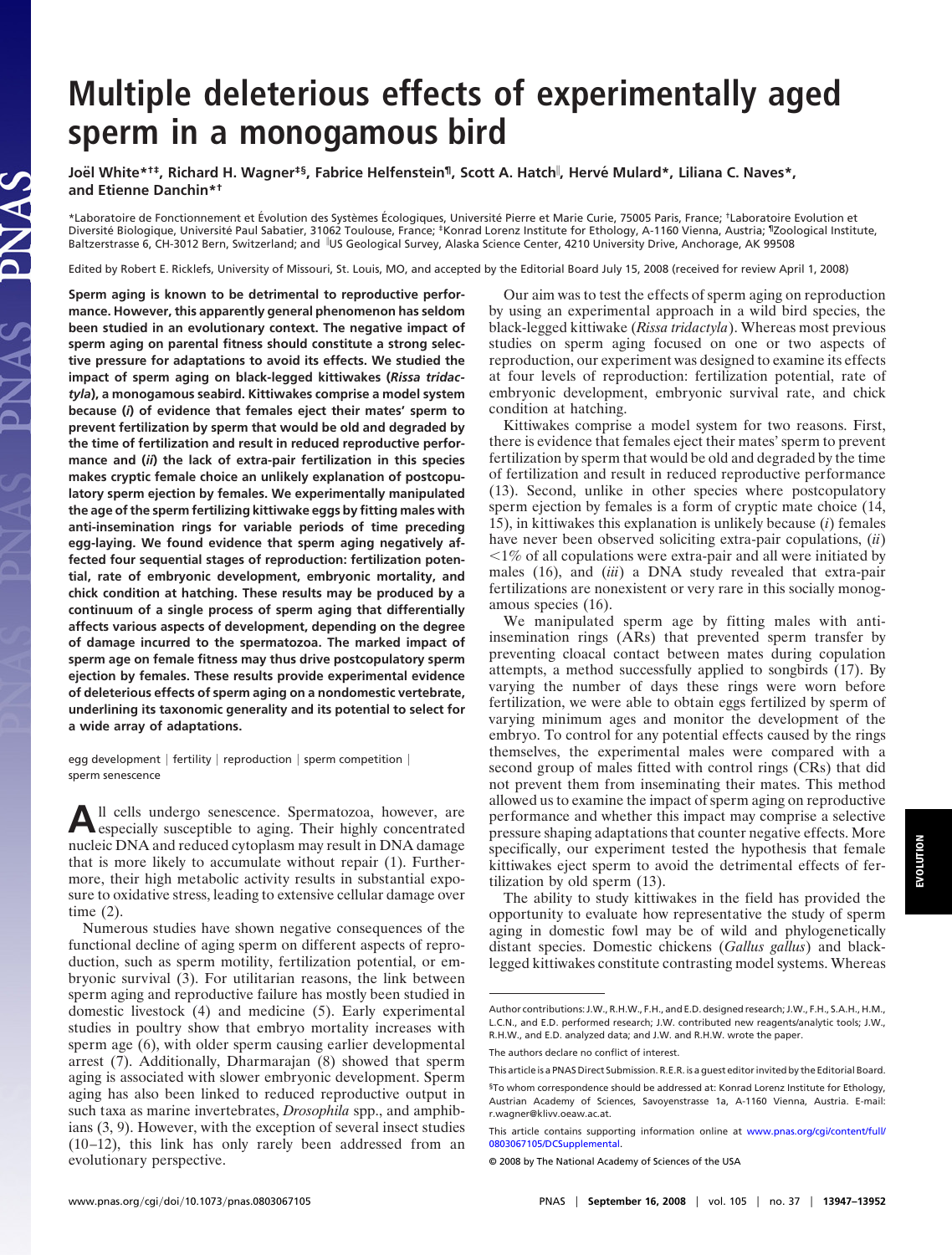

**Fig. 1.** Mean probability of an egg not receiving sperm (indicated by the absence of spermatozoa or holes in the PVL) according to the duration of wear of the ring (number of days from the fitting of the device until two days before laying, when we assume fertilization occurs) for AR eggs (open circles) and CR eggs (filled circles). Numbers represent the number of eggs for each category of duration of wear. When there are two numbers, they represent the sample size for ARs and CRs, respectively. The interaction between treatment and duration of wear was highly significant (GLMM,  $F_{1,102} = 60.36$ ,  $P < 0.0001$ ,  $n =$ 102 eggs, with nest included as a random variable).

chickens have been artificially selected for thousands of generations to produce eggs daily, kittiwakes produce only two eggs per year. Because of this and other differences, it is important to assess the degree to which results obtained from artificially selected domestic fowl are representative of nondomestic species.

### **Results**

**Efficacy of ARs.** Anti-insemination ring (AR) pairs laid a significantly higher proportion of eggs in which no sperm or holes were found in the perivitelline layer (PVL) than control ring (CR) pairs [(mean ± SE) AR: 24.19% ± 5.46, *n* = 62; CR: 5.0% ± 3.48,  $n = 40$ ; generalized linear mixed model (GLMM),  $F_{1,102} =$ 

4.0,  $P = 0.05$ ]. Furthermore, the AR wear duration had a highly significant negative effect on the probability of our finding sperm in the PVL (logistic regression:  $X_{1,37}^2 = 19.70, P < 0.0001$ ), whereas no such effect was found for the CR eggs (logistic regression:  $X_{1,25}^2 = 0.16$ ,  $P = 0.69$ ) (Fig. 1). CR eggs showed the same level of hatching success as unmanipulated eggs [(mean  $\pm$ SE) CR:  $87\% \pm 5.56$ ,  $n = 38$ ; unmanipulated:  $83\% \pm 5.0$ ,  $n = 58$ ; GLMM,  $F_{1,96} = 0.28, P = 0.60$ ). Thus, the ARs were apparently effective in preventing insemination, whereas CRs allowed sperm transfer.

**Effect of Treatment on Egg Mass.** There was no significant difference in egg mass [(means  $\pm$  SE) AR: 49.86  $\pm$  0.51 g; CR 49.06  $\pm$ 0.82 g; GLMM, corrected for egg rank,  $F_{1,85} = 1.40, P = 0.24$ ) according to the experimental treatment, indicating that the treatment did not cause females to alter their reproductive investment in terms of egg size. Additionally, because egg mass reflects female quality in kittiwakes (18) and other seabirds (19, 20), this finding suggests that the treated pairs were randomly selected with regard to individual quality.

**Effect of Treatment on Hatching Rate.** Because females may not have been inseminated before the fitting of the ARs or may have actively ejected or passively lost stored sperm (21) during the experiment, hatching failure in some eggs may have been caused by a lack of sperm. To ensure that sperm age, and not sperm presence, was the only factor manipulated, we excluded all eggs in which no sperm were detected (15 AR and 2 CR eggs), yielding a sample size of 41 AR eggs and 36 CR eggs.

We found that hatching probability decreased significantly with duration of AR wear (logistic regression,  $X_{1,26}^2 = 15.22$ ,  $P \leq$ 0.0001) (Fig. 2*B*), whereas no such effect was found for CR eggs (logistic regression,  $X_{1,24}^2 = 0.07, P = 0.79$ ) (Fig. 2*A*), suggesting that sperm age has a strong deleterious effect on hatching.

The eggs that failed to hatch belonged to two categories: eggs where an embryo developed but died before hatching (Category I) and eggs where sperm were found in the PVL but where the blastodisc showed no sign of fertilization (Category II). When we excluded the eggs of Category II from the analysis, thus con-



**Fig. 2.** Mean hatching probability according to duration of wear (number of days from the fitting of the ring until fertilization) of CR (*A*) and AR (*B*). In *B*, duration of wear is equal to minimum sperm age. Numbers represent the number of eggs for each category of duration of wear. The interaction between treatment and duration of wear was significant (GLMM, F<sub>1,25</sub> = 12.02,  $P = 0.002$ ,  $n = 77$  eggs, with nest included as a random variable). When we removed the data point of 13–14 days in *B*, the interaction remained significant ( $F_{1,24} = 11.63$ ,  $P = 0.0024$ ).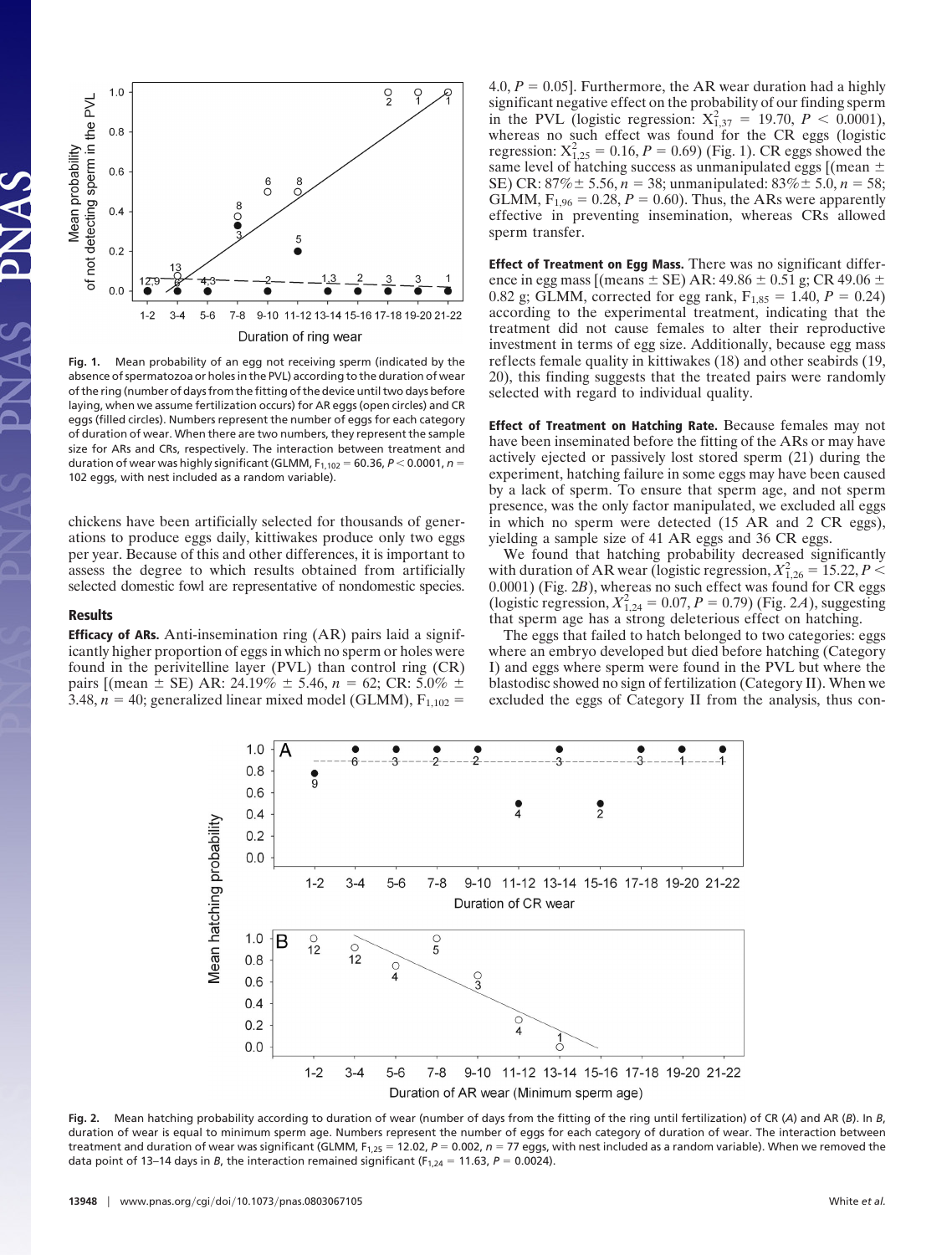

**Fig. 3.** Level of development of embryos from AR (open dots, , continuous line) and CR (filled dots, dashed line) eggs according to the number of days after onset of incubation. The level of development was obtained by using a candling technique and was measured by using a predefined scoring system ranging from 0-3 (see [Fig. S2\)](http://www.pnas.org/cgi/data/0803067105/DCSupplemental/Supplemental_PDF#nameddest=SF2). Error bars represent the standard error.

sidering only embryonic survival, we found that hatching probability decreased significantly with the duration of AR wear (logistic regression,  $\bar{X}_{1,19}^2$  = 5.16, *P* = 0.02), whereas no effect was found for CR eggs (logistic regression,  $\hat{X}_{1,19}^2 = 0.33$ ,  $P = 0.56$ ), suggesting that sperm aging has a deleterious effect on embryonic survival. An important consideration is whether the eggs of Category II received sperm in sufficient numbers to be fertilized, a possibility we next examined by studying sperm numbers and their dynamics.

**Effect of Treatment on Numbers of Sperm and Holes.** In four of the AR eggs that failed to hatch, we found no visible signs of fertilization. However, we counted 118, 476, 878, and 1,752 spermatozoa in the PVL of these eggs. One explanation for hatching failure may be that these eggs had not received sufficient sperm at the time of fertilization. It is not known how many sperm are required to fertilize eggs of nearly all wild species, including kittiwakes. Furthermore, these eggs were opened after 11 days of incubation (see *Materials and Methods*), producing an inevitable decrease in the detectability of sperm. To study the effects of our treatment and incubation time on the number of sperm and holes counted, we built a reference by examining eggs from nonmanipulated and manipulated pairs after different incubation durations. Thus, we were able to estimate the number of sperm that were initially present in the PVL of the experimental eggs before the onset of incubation. We found that 12 of the 13 AR eggs contained numbers of sperm within the range of unmanipulated fertile eggs, 93% of which hatched [\[supporting](http://www.pnas.org/cgi/data/0803067105/DCSupplemental/Supplemental_PDF#nameddest=SF1) [information \(SI\) Fig. S1\]](http://www.pnas.org/cgi/data/0803067105/DCSupplemental/Supplemental_PDF#nameddest=SF1), providing evidence that even though the treatment reduced the number of sperm reaching AR eggs, these eggs typically received sufficient sperm to be fertilized.

**Effect of Treatment on Rate of Embryonic Development.** We used egg candling to examine the rate of early development of the embryo. There was no difference in the rate of embryonic development between nonmanipulated eggs and CR eggs (GLMM,  $F_{1,126}$  = 0.08,  $P = 0.77$ , using nest as a random variable). This finding indicates that the device itself (ring and harness) had no negative effect on development. Thus, we combined both control groups (CO) and compared them with the AR group. The rate of embryo development was significantly higher in the CO group than in the AR group during the first 5 days of development (GLMM,  $F_{1,149} = 9.82$ ,  $P = 0.002$ , using nest as a random variable) (Fig. 3). From the age of 6 days onward, most eggs were in a sufficiently advanced state of development that any possible differences in development became indistinguishable [\(Fig. S2\)](http://www.pnas.org/cgi/data/0803067105/DCSupplemental/Supplemental_PDF#nameddest=SF2),



**Fig. 4.** Mean chick-body condition on hatching day according to treatment in 2004 in CR (filled bars) and AR (open bars) chicks. A chicks hatched from the first egg of a clutch and B chicks from the second. Error bars represent the standard error.

and, as expected there were no significant differences among the treatments (GLMM,  $F_{1,113} = 2.32, P = 0.13$ ).

**Effect of Treatment on Chick Condition at Hatching.** We found no effect of the experimental treatment on hatchling condition in both years combined (GLMM,  $F_{1,59} = 0.54$ ,  $P = 0.46$ , using mass as the dependent variable, tarsus length as the independent covariable, and nest as a random variable). However, because there appeared to be a year effect on chick condition ( $F_{1,59}$  = 4.35,  $P = 0.052$ ), we examined each year separately. Additionally, because ''B chicks,'' hatching from the second egg, tended to be in poorer condition than "A chicks" ( $F_{1,11} = 3.67, P = 0.08$ ), we also separately compared the effect of the experimental treatment on A and B chicks. Examining a small sample in 2005, we found no significant difference in body condition between AR and CR chicks regardless of egg rank [generalized linear model (GLM),  $F_{1,21} = 0.5$ ,  $P = 0.49$ ,  $n = 15$ . In 2004, we found a difference in hatchling condition between AR and CR treatments which was significant in B (GLM,  $F_{1,16} = 5.36, P = 0.03$ ) but not in A chicks (GLM,  $F_{1,16} = 1.44$ ,  $P = 0.25$ ) (Fig. 4). Although we found no significant effect of the duration of AR wear on chick condition (GLM,  $F_{1,39} = 0.87$ ,  $P = 0.37$ ), the mean sperm age for AR B chicks was  $4.5 \pm 0.7$  days ( $n = 12$ , range: 1–10 days), whereas in the CR group, it was likely that eggs were fertilized by young sperm  $(1$  day old).

**Sperm Age According to the Fate of the Eggs.** Within the AR group we investigated the mean minimum sperm age in three different categories: unfertilized eggs in which sperm were found (Category I), eggs in which the embryos developed but did not survive to hatching (Category II), and eggs that hatched (Category III). We found a significant difference in mean sperm age between these categories (GLMM,  $F_{2,13} = 9.18$ ,  $P = 0.003$ , using nest as a random variable), with the highest sperm age in Category I  $(10.3 \pm 0.66 \text{ days})$ , the lowest in Category III  $(4.3 \pm 0.51 \text{ days})$ , and an intermediate value in Category II (7.0  $\pm$  2.65 days).

# **Discussion**

Our objective was to examine the reproductive consequences of sperm aging in a wild vertebrate species. We manipulated sperm age by using ARs (17), which were effective in preventing insemination during the period they were worn by males. The longer the duration of AR wear, the less likely we were to detect sperm in the PVL of the eggs, suggesting that females were not able to replenish their sperm stores after the AR was fitted on their mates. No such effect was found in the CR group, indicating that CRs enabled normal insemination during the time they were worn by males. This condition implies that for the AR group, eggs were fertilized by sperm inseminated before the fitting of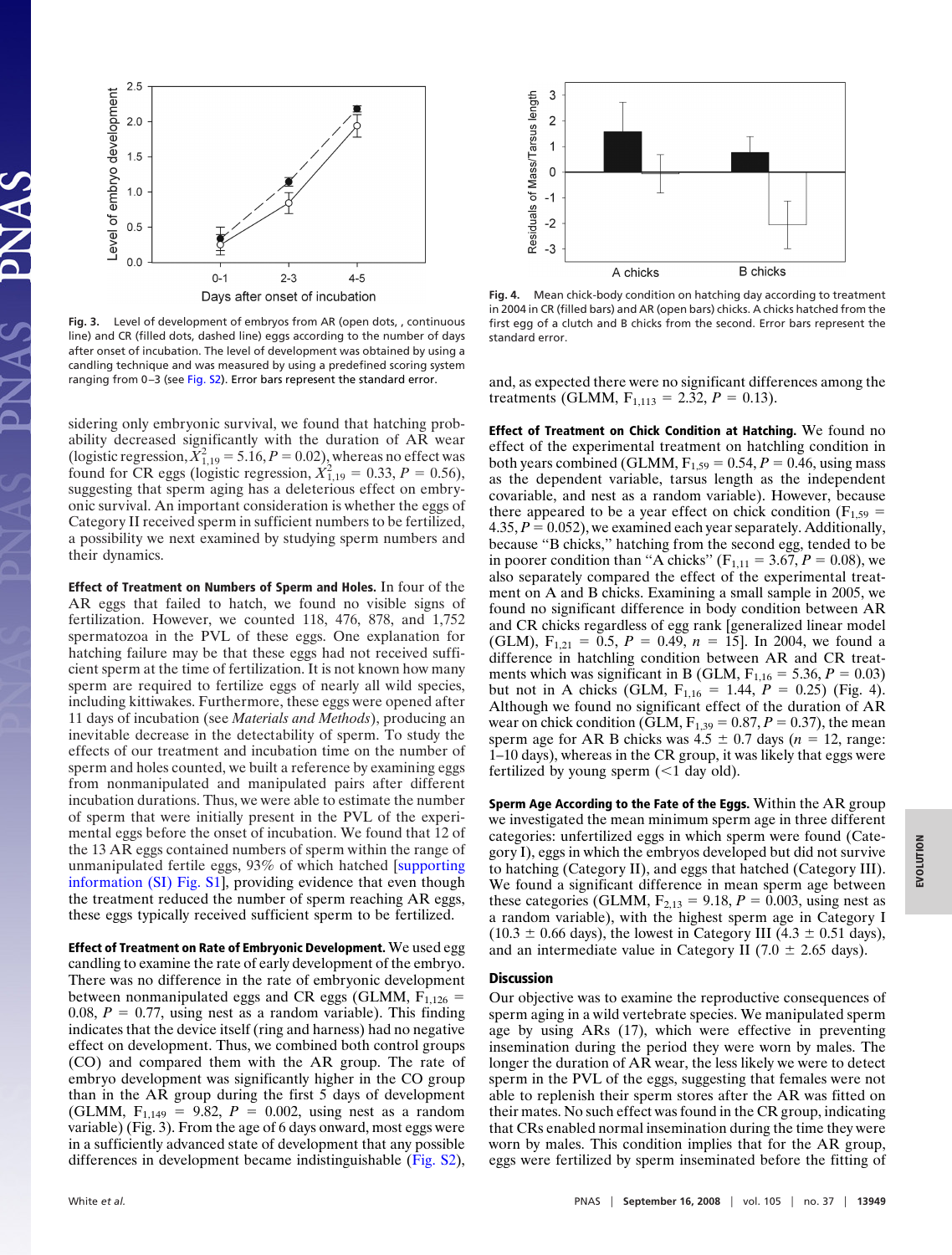the ring. Consequently, duration of AR wear may be considered as equivalent to minimum sperm age. Our experimental design allowed us to identify deleterious effects of sperm aging on four stages of reproduction: fertilization potential, rate of embryo development, embryo mortality, and chick condition at hatching.

**Fertilization Potential.** Some eggs of AR pairs with long durations of ring wear showed no sign of fertilization. Nevertheless, spermatozoa and points of hydrolysis caused by spermatozoa were found in the PVL of some of these eggs, indicating that they were exposed to sperm as they passed through the female tract. It is possible that the lack of fertilization was because of insufficient sperm numbers. However, two lines of evidence suggest that this possibility is unlikely. First, sperm counts according to duration of incubation indicate that the 11 days during which these eggs were incubated caused as much as a fourfold underestimation of the number of sperm initially present in the PVL and by extension, at the time of fertilization (see *[SI Text](http://www.pnas.org/cgi/data/0803067105/DCSupplemental/Supplemental_PDF#nameddest=STXT)*). Second, when correcting for the decrease in detection of spermatozoa with incubation, we found that 12 of 13 AR eggs that showed no visible sign of fertilization contained sperm in numbers within the range of unmanipulated fertilized eggs [\(Fig. S1\)](http://www.pnas.org/cgi/data/0803067105/DCSupplemental/Supplemental_PDF#nameddest=SF1). As a result, it seems that past a certain age, the damage incurred by the sperm is deleterious to the extent that they lose their ability to fertilize. This effect has been suggested by a number of studies (see ref. 3 for review), including in poultry (6, 7). Those studies did not, however, account for sperm numbers and thus were unable to separate effects of reduced sperm numbers and sperm aging. The decrease in fertilization potential shown here may be explained by decreased sperm motility (9), inability of the spermatozoa to mount an acrosome reaction (22), or dysfunction of the very process of fertilization at the prometaphase stage (23). It is also possible that fertilization successfully occurred but that the damage was such that embryonic development ceased at a very early stage. In mice, it was shown that DNA-damaged sperm can fertilize oocytes at the same rate as intact-DNA sperm but that the damage may reduce blastocyst formation to  $<$  5% (24).

**Rate of Embryo Development.** The second developmental step associated with a harmful effect of sperm aging was slowed embryonic development in its earliest stages. Detrimental effects of sperm aging on embryonic development and survival have been reported in several different vertebrate and invertebrate taxa (3), including domestic chickens, in which it was noted that eggs fertilized by older sperm produced embryos with retarded development and numerous lesions in the central nervous system, as well as in the vascular system (8).

**Embryo Mortality.** Our findings in kittiwakes are consistent with early experimental studies of domestic chickens, where it was shown that embryo mortality increases with sperm age (6), with older sperm causing earlier developmental arrest (7). The processes explaining deleterious effects on both embryo development and survival are not well known, although mechanisms such as chromosomal structure rearrangements (25) or lack of sperm chromatin decondensation (26) have been suggested.

**Chick Condition at Hatching.** Lastly, this experimental study provides evidence that in kittiwakes, old sperm may also lead to reduced offspring condition. It is possible that the sperm damage that causes slower embryonic development and embryo mortality may also cause chicks to be in poorer condition if it occurs to a lesser degree and the embryo survives. Two elements from the results give us some insight on the way in which sperm aging may act on chick condition. First, we found a difference in body condition between chicks that were sired by AR- and CRwearing males in 2004 but not with a small sample size in 2005. It appears that 2004 was a year of low food availability in our population, in that fledging success was less than half that of 2005 (unpublished data). Second, within the 2004 sample, the reduction in chick condition in the experimental treatment was significant only for B chicks, which hatch from smaller eggs and therefore receive fewer nutrients. These two findings suggest that sperm aging may interact with the nutrient content in the egg. It may be that the higher nutrient level in all A and B eggs of 2005 compensated for the deleterious effects of sperm age. Conversely, these effects were exacerbated when nutrient levels were particularly low, as was the case for the 2004 B eggs. Our result in 2004 supports correlative evidence of an impact of sperm age on offspring condition obtained in the same species (13) and may, to our knowledge, comprise the first experimental evidence of an effect of sperm aging on offspring condition.

**Degree of Impact According to Sperm Age.** Our experimental manipulation of sperm age has provided evidence of a wide range of deleterious effects varying in stage and severity. When we compared the mean sperm age of eggs according to their fate, we found a gradation whereby eggs that showed no sign of development were fertilized by older sperm than those that hatched, whereas sperm of eggs producing failed embryos were at an intermediate age. This finding seems to indicate that the older the sperm, the earlier the stage at which reproduction is affected and thus the more severe the impact on normal development. Thus, it is plausible that the different effects observed constitute the continuum of a single phenomenon, whereby the same process of aging creates deleterious effects on different aspects of reproduction, depending on the degree of damage incurred to the spermatozoa.

**Generality of the Deleterious Effects of Sperm Aging.** Despite marked life history differences between kittiwakes and poultry, the deleterious effects shown in this study are remarkably concordant with those found in poultry (6–8) and in other taxa, ranging from invertebrates to mammals. Old sperm have been found to cause slower embryonic development in the sea urchin *Arbacia punculata* and abnormal development in a marine worm *Nereis limbata*. Aging sperm is also associated with early developmental arrest and embryonic mortality in both aforementioned species, as well as in *Drosophila melanogaster* and in the frog *Xenopus laevis* (3, 9). These deleterious effects found at various stages of ontogeny closely match those we have found in this study in a single species, although taxonomically distant to those cited above. The detrimental impact of sperm aging on reproduction thus appears to be a general phenomenon among sexually reproducing animals.

**Evolution of Counteradaptations.** Given the apparent ubiquity of sperm aging, a number of strategies countering these deleterious effects are likely to have evolved (27). Accordingly, physiological adaptations have been identified in males (28) and females (29) that help reduce the functional deterioration rate of spermatozoa. Moreover, behavioral mating strategies limiting the use of old sperm would confer a substantial reproductive advantage and are therefore likely to be favored by selection. In this respect, our experimental results support the interpretation from a correlative study (13) that sperm ejection by female kittiwakes was aimed at avoiding fertilization by old sperm (30). They also allow us to exclude alternative explanations of female sperm ejection, such as that, by discarding early inseminations, females minimize the number of parasites or pathogens transmitted via copulation (31). Using similar logic, the semen itself may be harmful to females (32, 33). Either pathogens or certain compounds in semen might therefore reduce reproductive success, producing a selective advantage to females that eject extraneous inseminations. Both of these hypotheses predict that a reduced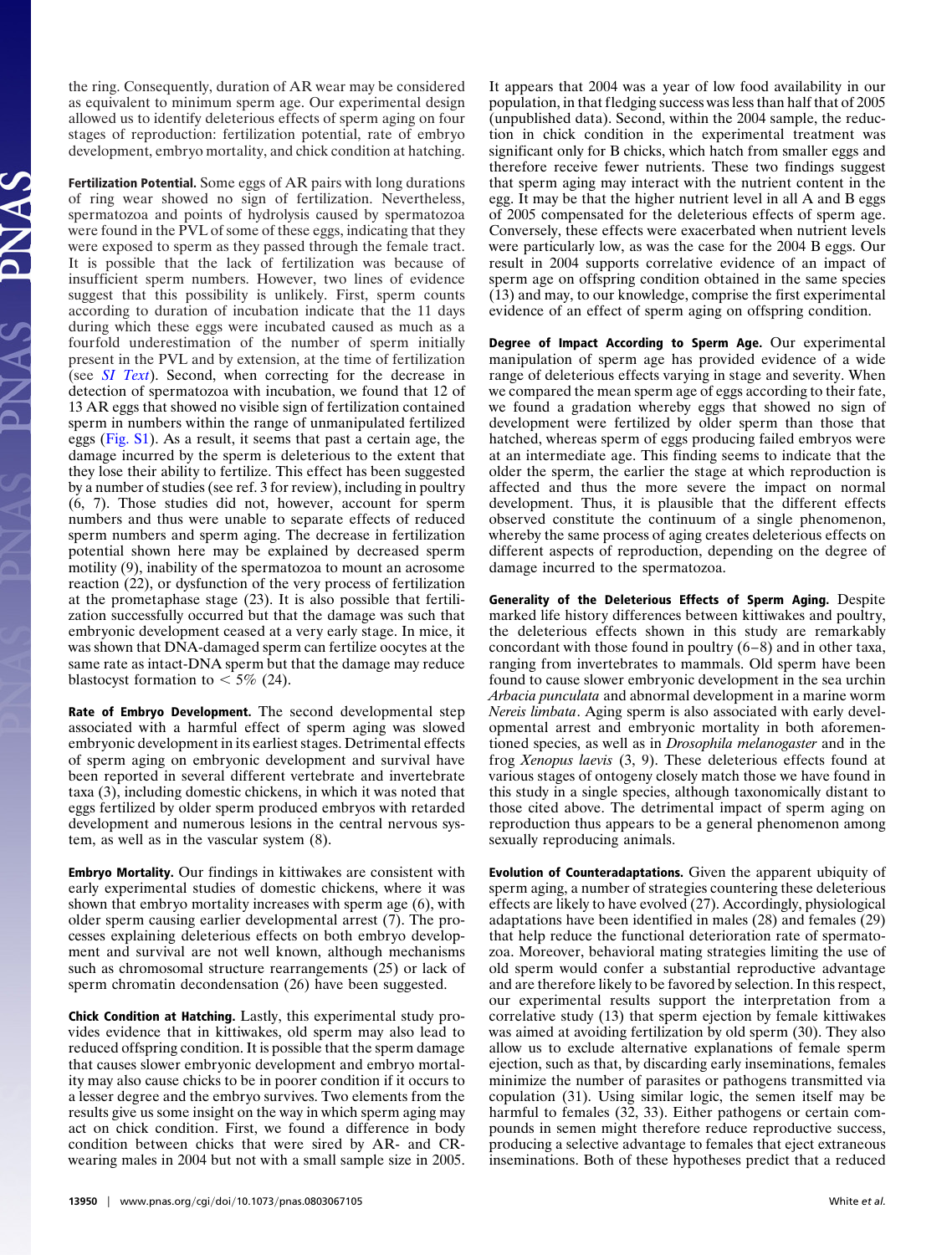number of inseminations should increase reproductive success; however our experiment produced the opposite results. Therefore, the avoidance of old sperm appears to be a likely cause of sperm ejection by female kittiwakes.

Given the occurrence of sperm ejection, the question is raised why old sperm reached the eggs when females might have ejected them. This may have occurred in the eggs that received no sperm. However, many eggs did receive sperm, because the maximum sperm ejection rate was 40% (13). Another question raised is why pairs copulate long before laying if associated costs are so high. This issue has been addressed by Helfenstein *et al.* (34), who noted that even the rare occurrence of extra-pair copulations may induce sperm competition and produce trade-offs between paternity assurance and the effects of old sperm.

**Consequences of Sperm Aging on Reproductive Strategies.** More generally, our results have ramifications for the study of sperm competition and sexual selection. For example, choice of young sperm may be a more parsimonious explanation of female choice of successful males in lekking species, that is, by choosing males that copulate frequently, females may increase the probability of being inseminated by freshly produced sperm (27). Fertilization by young sperm may thus suggest an explanation of female mate copying. Further, it may provide an additional explanation of why the copulation rate in most bird species peaks soon before fertilization (35), as occurs in kittiwakes (16). By increasing their copulation rate soon before fertilization, pairs may increase the proportion of young to old sperm. Finally, sperm aging may comprise the elusive mechanism that causes the last of several males that copulate with one female to obtain most fertilizations (36). In other words, last-male sperm precedence might be explained by ''young sperm precedence.''

## **Conclusions**

Our study experimentally examined the effects of sperm aging at multiple developmental stages in a nondomestic vertebrate. The specific mechanisms causing the detrimental effects at each step remain largely unknown and require further study. However, it appears that the multiple effects observed in this study may form a continuum in which sperm senescence affects different stages of reproduction, depending on the degree of cellular damage incurred by the sperm. The marked similarity in effects of sperm aging on reproduction observed in a large number of taxa of contrasting life-history traits and reproductive biology highlights the generality of this process, which has not yet received the attention it merits in an evolutionary context. Sperm aging has important consequences on fitness and may constitute a selective pressure driving the evolution of a wide array of physiological and behavioral strategies to reduce its impact.

#### **Materials and Methods**

**Study Population.** The study was conducted in the breeding seasons (May–July) of 2004–2006 on a colony of approximately 1,000 black-legged kittiwakes nesting on an abandoned U.S. Air Force radar tower on Middleton Island (59° 26'N, 146° 20' W), Gulf of Alaska. The approximately 400 nest sites created on the upper walls were viewable from inside the tower through sliding one-way mirrors. This setup enabled us to easily capture and monitor the breeders.

**Experimental Procedures.** We captured males after they and their mates had initiated nest building and fitted them with ARs designed to prevent cloacal contact, and thus insemination, during copulation. These devices consisted of a rubber ring 2.5 cm in diameter and 1.5 cm in height, glued to the feathers and skin around the cloaca and reinforced with a harness (see [Fig. S3\)](http://www.pnas.org/cgi/data/0803067105/DCSupplemental/Supplemental_PDF#nameddest=SF3). We adapted this method from Michl *et al.* (17, see also 37). The harness, which comprised elastic straps (Elastoplast), was fitted around the tail and the back of the bird, causing the ring to remain fixed in place for the duration of the experiment. From inside the tower, we observed the male at least twice a day (from a maximum distance of 20 cm) [\(Fig. S3](http://www.pnas.org/cgi/data/0803067105/DCSupplemental/Supplemental_PDF#nameddest=SF3)*b*) to verify that the AR remained fixed. To control for any potential effects caused by the ARs, a second group

of males was fitted with CRs which were identical to the ARs, except that the ring was much thinner (4 mm) and did not prevent males from inseminating their mates. Once their clutch was complete, most males were recaptured and the devices were removed. All males that we were not able to recapture eventually lost their rings and harnesses by the end of the reproductive season through desquamation of skin and feather molting.

The rings were inconspicuous, as they were covered by the surrounding feathers and they allowed males to defecate normally [\(Fig. S3\)](http://www.pnas.org/cgi/data/0803067105/DCSupplemental/Supplemental_PDF#nameddest=SF3). We detected no sign of stress or unusual behavior. CR males displayed normal mating behavior with copulations comprising several cloacal contacts. AR males were regularly seen mounting their mates and attempting cloacal contacts, but unlike CR males, they were never observed succeeding.

The banding of all males allowed us to ensure that no individual males were used in both years of the manipulation. Because kittiwakes are breeding-site faithful (38) and we used different nest sites in the two years, we assume that the 31% (39 of 126) of females that were unbanded in the first year were also used only once, as was the case for all banded females.

Rings were fitted randomly over a period of 16 days preceding egg-laying. As a result, in the AR group, eggs that were fertilized were done so by sperm that were inseminated before the fitting of the AR. The duration of AR wear (time between the fitting of the AR and fertilization) was therefore equal to the minimum age of the sperm available to fertilize the egg. We were thus able to study the rates of embryonic development and embryonic mortality and the hatching success of eggs fertilized by spermatozoa that ranged in age from 0–14 days. Because the exact duration between the fertilization and the laying of the egg is unknown in most wild species, including kittiwakes, we assumed that it occurred between 1 and 2 days before the egg was laid (29). Thus, males that wore a ring for 2 days before egg laying were excluded from the analyses. The experimental procedure was approved by the U.S. Fish and Wildlife Service.

**Counting Spermatozoa and Holes in the PVL.** We estimated sperm numbers to evaluate the effect of reduced sperm numbers versus sperm aging on fertilization. To determine whether eggs with no visible sign of development (20 AR eggs and 4 CR eggs) were exposed to sperm at the site of fertilization, we counted the number of spermatozoa trapped in the PVL of the egg yolk by using a standard technique (39) (see *[SI Text](http://www.pnas.org/cgi/data/0803067105/DCSupplemental/Supplemental_PDF#nameddest=STXT)* for further details). Because incubation time is known to affect sperm counts (40), we carried out a side study (see *[SI Text](http://www.pnas.org/cgi/data/0803067105/DCSupplemental/Supplemental_PDF#nameddest=STXT)* for details) to estimate sperm numbers correcting for the duration of incubation.

**Embryonic Development.** On the day of laying, all eggs were numbered with a nontoxic indelible marker and were measured and weighed to the nearest gram. To control for any potential effects in incubation behavior caused by the rings, eggs were removed from the manipulated pairs and either incubated by unmanipulated pairs (in 2004) or placed in artificial incubators (in 2005). The hatching rate of artificially incubated CO eggs did not differ from that of naturally incubated CO eggs [(mean  $\pm$  SE) artificial: 92.5%  $\pm$  3.2,  $n=$  66; natural: 93.7 ± 2.5, *n* = 95; corrected for egg rank, GLM, F<sub>1,161</sub> = 0.20, *P* = 0.66].

Embryonic development was monitored by candling eggs one to three times at various stages between their laying date and the age of 11 days. Eggs from the same clutch were candled at the same time to minimize disturbance of incubation behavior. By monitoring over 100 eggs, we found that normal development is characterized by an initial darkening and spreading of the chorioallantoic membrane (2–3 days after the beginning of incubation) until the egg becomes nearly opaque ( $\approx$ 8–11 days). Embryonic development was measured by using scores ranging from 0 (freshly laid egg, no development) to 3 (egg totally opaque) [\(Fig. S2\)](http://www.pnas.org/cgi/data/0803067105/DCSupplemental/Supplemental_PDF#nameddest=SF2). In a pilot season in 2003, we encountered a small number of eggs that showed no sign of development until 10 days after laying. This exceptionally long period was likely because of a combination of factors such as a delay in the onset of incubation as well as an unusually thick or dark shell that made it difficult to detect early development. To include every potentially fertilized egg, all eggs were conservatively incubated for at least 11 days. Those that did not exhibit ''yolk spreading'' 11 days after being laid were opened and placed in a Petri dish and were frozen at  $-20^{\circ}$ C for subsequent sperm count analyses. Eggs that showed yolk spreading within 11 days were left to develop normally. After that stage, if the egg emitted an odor, if no embryo movement was detected, or if the egg did not hatch within 32 days (all successfully hatched chicks did so within 30 days), the egg was opened and the embryo was photographed and weighed to determine the stage of developmental arrest. Artificially incubated eggs were placed with foster parents as soon as external pipping occurred. All chicks were weighed, measured (tarsus length), and blood sampled within 12 h of hatching.